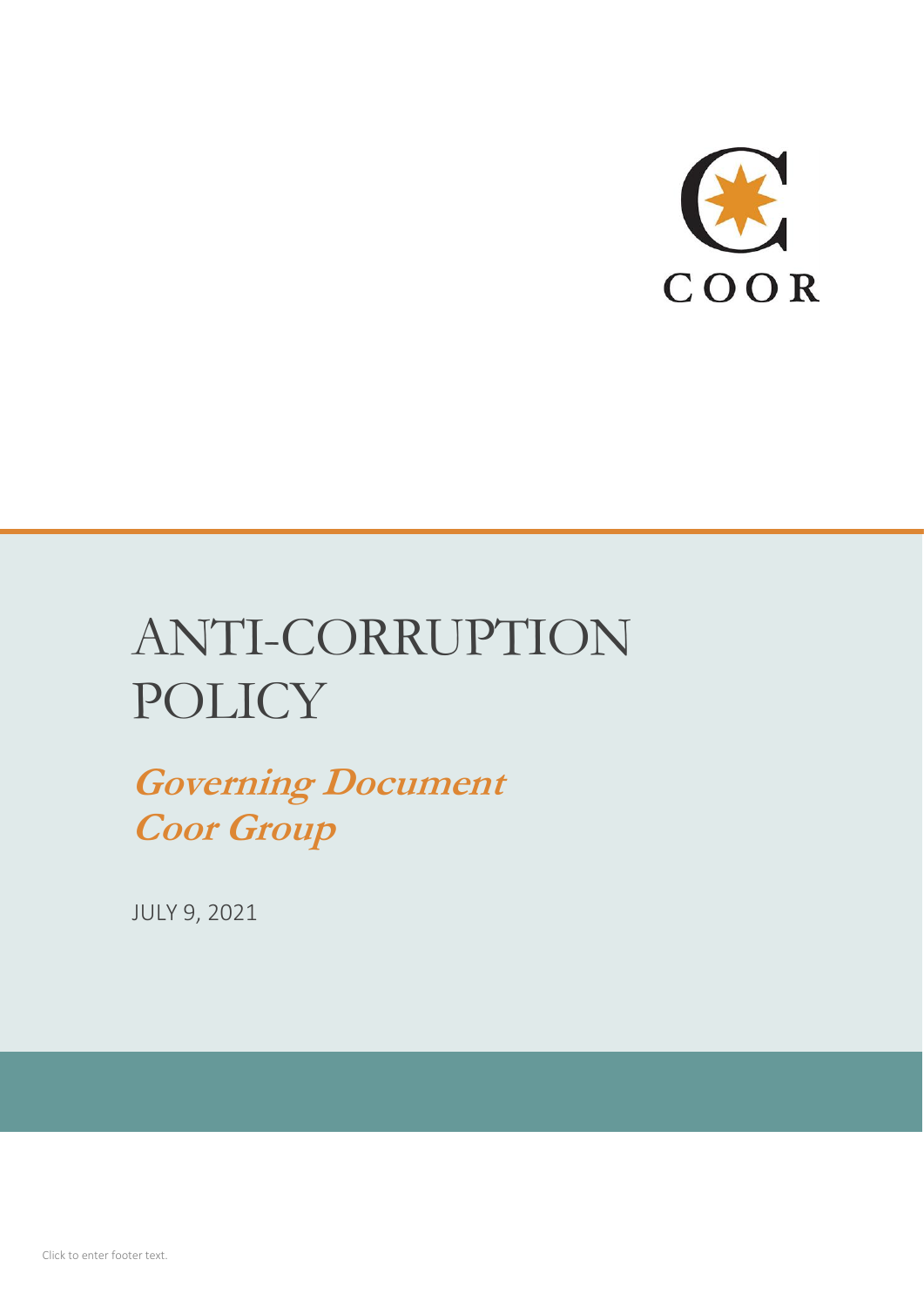TYPE OF DOCUMENTS CONFORT NAME ARRESTS ON A SERVER SERVER OF DESCRIPTION OF A SERVER SERVER OF DESIGNATION OF A SERVERSION Preference and the community of the corruption Policy and the corruption Policy July 9, 2021 1.0 2

OWNER PREPARED BY APPLIES TO Group General Counsel Group General Counsel All company

**This is a governing document:**

# POLICY

# **Anti-Corruption Policy**

#### INTRODUCTION AND PURPOSE

The objective of this policy (the "Policy") is to define Coor's standpoint on corruption.

Coor does not tolerate any form of fraud, bribery or corruption, including money laundering. Corruption and bribery in any form damages the trust and confidence our coworkers, customers, suppliers, shareholders and other stakeholders have in us. In addition to harming our brand and reputation, failure to comply with anti-corruption laws have significant legal and financial consequences for Coor, as well as personally for any individual who engages in corrupt business practices.

#### **SCOPE**

This Policy applies to all employees, directors and business partners acting on behalf of Coor.

This Policy does not address every situation you may encounter in your daily work. If you have any concerns or questions relating to bribery matters, contact Coor's General Counsel Erik Strümpel, [Erik.Struempel@coor.com.](mailto:Erik.Struempel@coor.com)

#### ROLES, RESPONSIBILITY AND REVIEW

Coor's General Counsel is the document owner of this Policy and is responsible for the content. The General Counsel is also responsible for maintaining and updating this Policy, and for ensuring that it is properly published and enforced. The Policy is annually reviewed and approved by the Executive Management Team.

Members of the Executive Management Team are responsible for communicating and implementing this Policy, and for ensuring that all employees within their area of responsibility are familiar with and follow this Policy.

All Coor employees are individually responsible for reading, understanding and following this Policy when applicable. Each employee is in encouraged to raise concerns about actual and possible violations of this Policy as set out below in Section [5.](#page-7-0)

#### OTHER REGULATIONS

This Policy is based on applicable anti-bribery legislation. Coor's rules are more stringent than applicable legislation, which means that employees complying with the Policy should be able to trust that they do not risk contravening applicable legislation.

Coor shall comply with applicable sector regulations (Sw. *branschregler*) regarding anticorruption, provided such regulations do not contravene the Policy. This Policy shall

Never compromise on ethics when doing business.

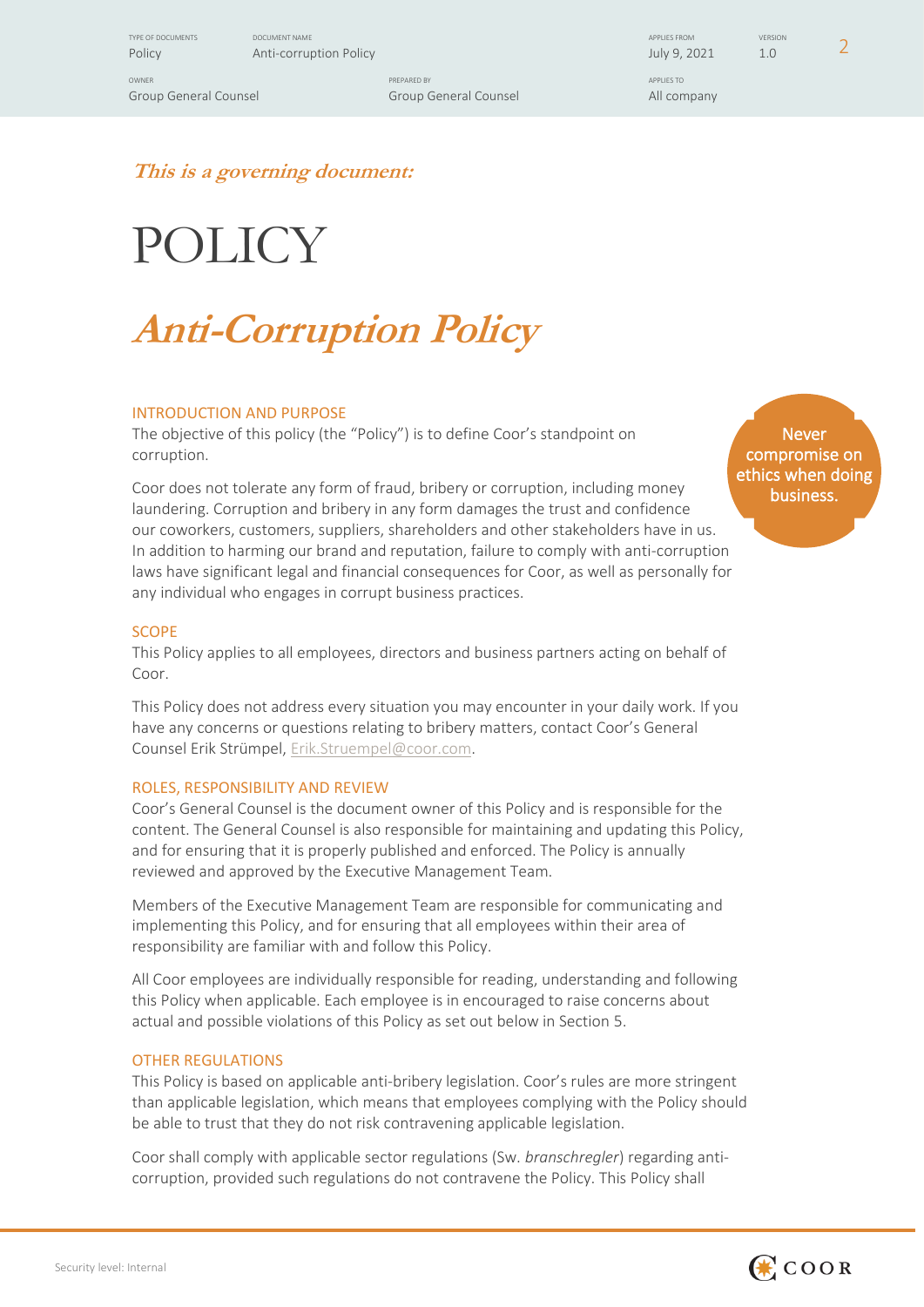| TYPE OF DOCUMENTS<br>Policy           | DOCUMENT NAME<br>Anti-corruption Policy |                                      | APPLIES FROM<br>July 9, 2021 | <b>VERSION</b><br>1.0 |  |
|---------------------------------------|-----------------------------------------|--------------------------------------|------------------------------|-----------------------|--|
| <b>OWNER</b><br>Group General Counsel |                                         | PREPARED BY<br>Group General Counsel | APPLIES TO<br>All company    |                       |  |

supersede sector regulations and sector practice. However, there is nothing to prevent sector regulations and sector practice from being more stringent than this Policy.

# **Table of Contents**

This document contains the following parts:

| 1 <sup>1</sup> |     |                                                                              |  |
|----------------|-----|------------------------------------------------------------------------------|--|
|                | 1.1 |                                                                              |  |
|                | 1.2 |                                                                              |  |
|                | 1.3 |                                                                              |  |
|                | 1.4 |                                                                              |  |
|                | 1.5 |                                                                              |  |
|                | 1.6 |                                                                              |  |
| 2.             |     |                                                                              |  |
|                | 2.2 |                                                                              |  |
|                | 2.3 |                                                                              |  |
| 3.             |     | KNOWING OUR BUSINESS PARTNERS - ANTI-CORRUPTION AND ANTI MONEY LAUNDERING .7 |  |
| 4.             |     |                                                                              |  |
| 5.             |     |                                                                              |  |

# <span id="page-2-0"></span>1. WHAT IS PROHIBITED?

Coor prohibits bribery and corruption in all forms and in all of Coor's business dealings and relationships. At all times, Coor employees must exercise good judgment and make every effort to avoid situations that may lead to suspicion or the appearance of corrupt behavior. Even the appearance that something could involve corruption or bribery can have a negative impact on the Coor brand and damage the public's trust in Coor.

No employee will suffer negative employment consequences for refusing to pay or accept bribes or engage in corrupt practices, even if such refusal may result in Coor losing business.

## <span id="page-2-1"></span>1.1 BRIBERY

Bribery occurs when a person offers or gives (or asks for, accepts or receives) something of value in order to influence a transaction or decision improperly. All actions of this type are illegal.

A typical example of a bribe is when a supplier offers money or other forms of payment to a company employee, in order to gain business from the company. Another example is offering a gift or hospitality to an employee with the intention of unduly influencing him/her to take a particular action. However, a bribe or improper advantage can take many forms – in principal anything of value – including e.g. paid expenses, loans, discounts, kickbacks, personal benefits, accommodation.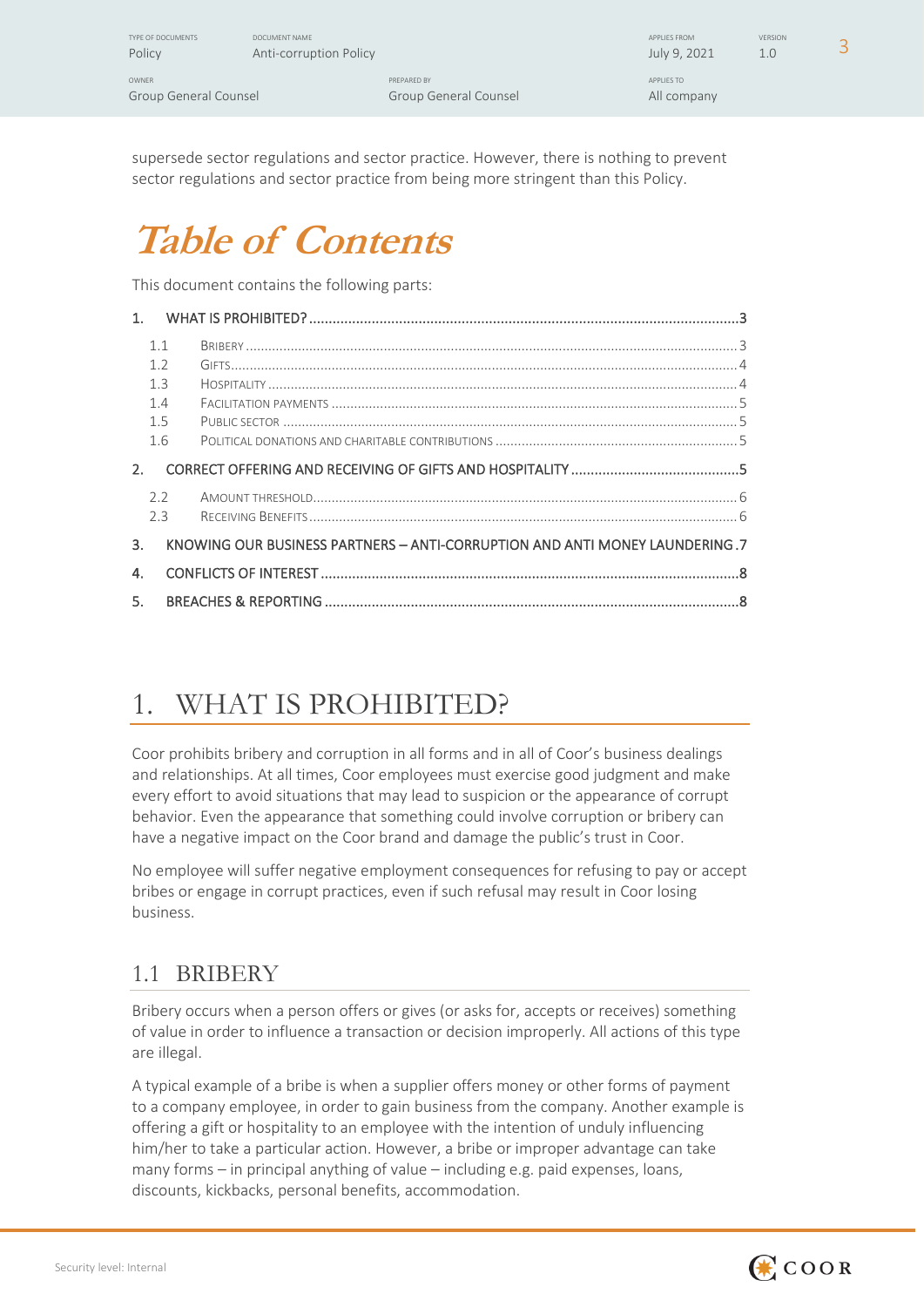| TYPE OF DOCUMENTS<br>Policy           | DOCUMENT NAME<br>Anti-corruption Policy |                                      | APPLIES FROM<br>July 9, 2021 | <b>VERSION</b><br>1.0 <sub>1</sub> |  |
|---------------------------------------|-----------------------------------------|--------------------------------------|------------------------------|------------------------------------|--|
| <b>OWNER</b><br>Group General Counsel |                                         | PREPARED BY<br>Group General Counsel | APPLIES TO<br>All company    |                                    |  |

Even the smallest thing could be improper depending on the situation. Factors such as the relationship between the parties involved, the frequency of the benefit, and whether it is given in a transparent manner matter or not.

### <span id="page-3-0"></span>1.2 GIFTS

Business gifts should be gestures of goodwill, and never rewards for doing business with Coor. Gifts of limited nominal value or company branded products are normally permitted, as long as the gifts are reasonable and justifiable, and not intended (or perceived) to influence the receiver in his/her decision-making. Likewise, you must never accept or receive a gift which is intended (or perceived) to influence your decisionmaking at Coor.

#### <span id="page-3-2"></span>1.2.1 UNACCEPTABLE GIFTS

Offering or receiving the following type of gifts is always unacceptable:

- Gifts in the form of cash including cash equivalent vouchers and gift certificates
- Expensive/luxury items
- Gifts that create a dependency such as loans or personal services
- work carried out on behalf of the recipient, or delivery of goods or services for private use that is not on market terms,
- anything that is conditional on receiving a service in return and which has not been approved by the recipient's employer.

## <span id="page-3-1"></span>1.3 HOSPITALITY

Coor permits reasonable, justifiable and appropriate hospitality (whether given or received). Social gatherings with business partners, such as meals, cultural events or sporting events, constitute a legitimate part of Coor's business, and of building business relations. Entertainment and events may, however, never be used to attempt to influence the decision or gain an unfair advantage.

As a general rule you are allowed to arrange or attend events and business trips provided:

- There is a legitimate business reason for the hospitality
- The business partner is present and the cost and duration of the hospitality is kept within reasonable limits and in line with normal standards, and
- The hospitality is given/accepted openly and between companies, not between persons.

#### <span id="page-3-3"></span>1.3.1 UNACCEPTABLE HOSPITALITY

Be cautious with the following types of arrangements:

- Hospitality that includes partners/spouses and other family members
- Invitations that you believe not have a real business agenda
- Hospitality that is not transparent and could be perceived by others as intended to influence business decisions
- Hospitality shortly before or during ongoing contractual negotiations

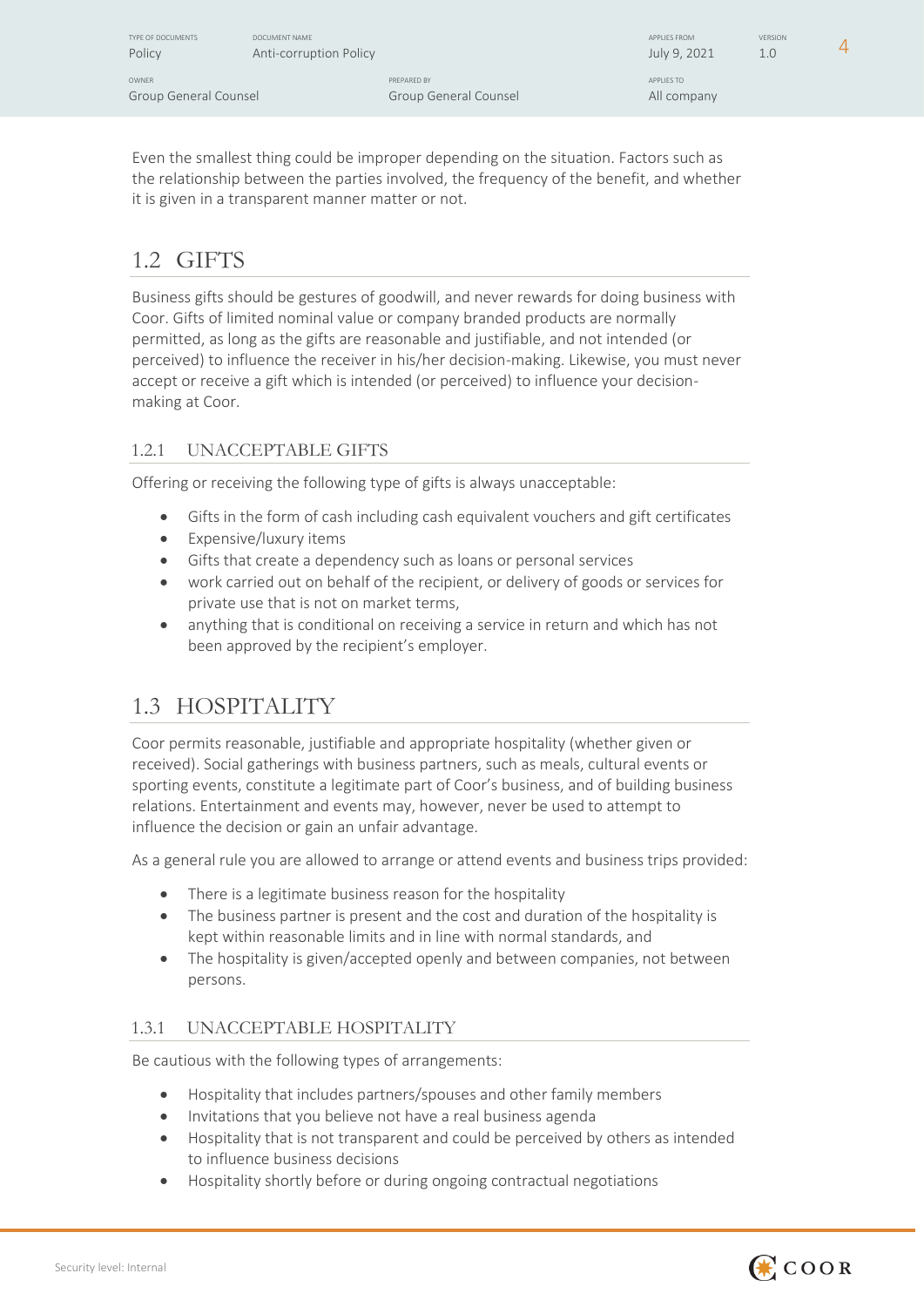| TYPE OF DOCUMENTS<br>Policy           | DOCUMENT NAME<br>Anti-corruption Policy |                                      | APPLIES FROM<br>July 9, 2021 | <b>VERSION</b><br>1.0 |  |
|---------------------------------------|-----------------------------------------|--------------------------------------|------------------------------|-----------------------|--|
| <b>OWNER</b><br>Group General Counsel |                                         | PREPARED BY<br>Group General Counsel | APPLIES TO<br>All company    |                       |  |

These types of hospitality are likely to be unacceptable or inappropriate. Consult your line manager or the General Counsel before you offer or accept such hospitality.

Offering or receiving the following types of hospitality is always unacceptable:

- Hospitality offered for something in return
- Private use of vehicles, boats, leisure properties or similar
- Leisure travel or holidays paid for
- Offers that are generally considered to be unethical, such as visiting strip clubs.

# <span id="page-4-0"></span>1.4 FACILITATION PAYMENTS

Coor does not permit facilitation payments. In addition, it is illegal in most countries to make such payments, which means that an individual involved risks prosecution and punishment.

Facilitation payments are typically small amounts paid unofficially to public officials to secure or expedite a routine action or process such as e.g. the issuing of a visa, permit or license. Lawful payments to a government agency are not facilitation payments.

# <span id="page-4-1"></span>1.5 PUBLIC SECTOR

Coor does not permit gifts or hospitality to or from public officials. This prohibition is absolute and applies without exception.<sup>1</sup> Many countries stipulate strict rules and regulations about gift/hospitality and respect to public officials and public officials are also subject to their own strict rules about what they may receive.

# <span id="page-4-2"></span>1.6 POLITICAL DONATIONS AND CHARITABLE CONTRIBUTIONS

Coor does not permit political donations or charitable contributions that could be interpreted as a substitute for political payments.

# <span id="page-4-3"></span>2. CORRECT OFFERING AND RECEIVING OF GIFTS AND HOSPITALITY

The provision of any sort of benefit, such as gifts or hospitality, to a public sector employee, is strictly forbidden. Certain types of gifts and hospitality are also forbidden, as set out above in sections [1.2.1](#page-3-2) an[d 1.3.1.](#page-3-3) Coor may, however, provide gifts or hospitality to employees of a privately owned company under certain circumstances.

<sup>&</sup>lt;sup>1</sup> This does not prevent Coor employees from offering e.g. coffee or a light lunch during a work meeting with representatives of an existing public sector customer, provided that these rules otherwise are adhered to (e.g. in section 3.1.1 and 3.1.2). As an example, a boxed salad during a meeting is permitted, but not a three-course lunch or dinner at a fancy restaurant.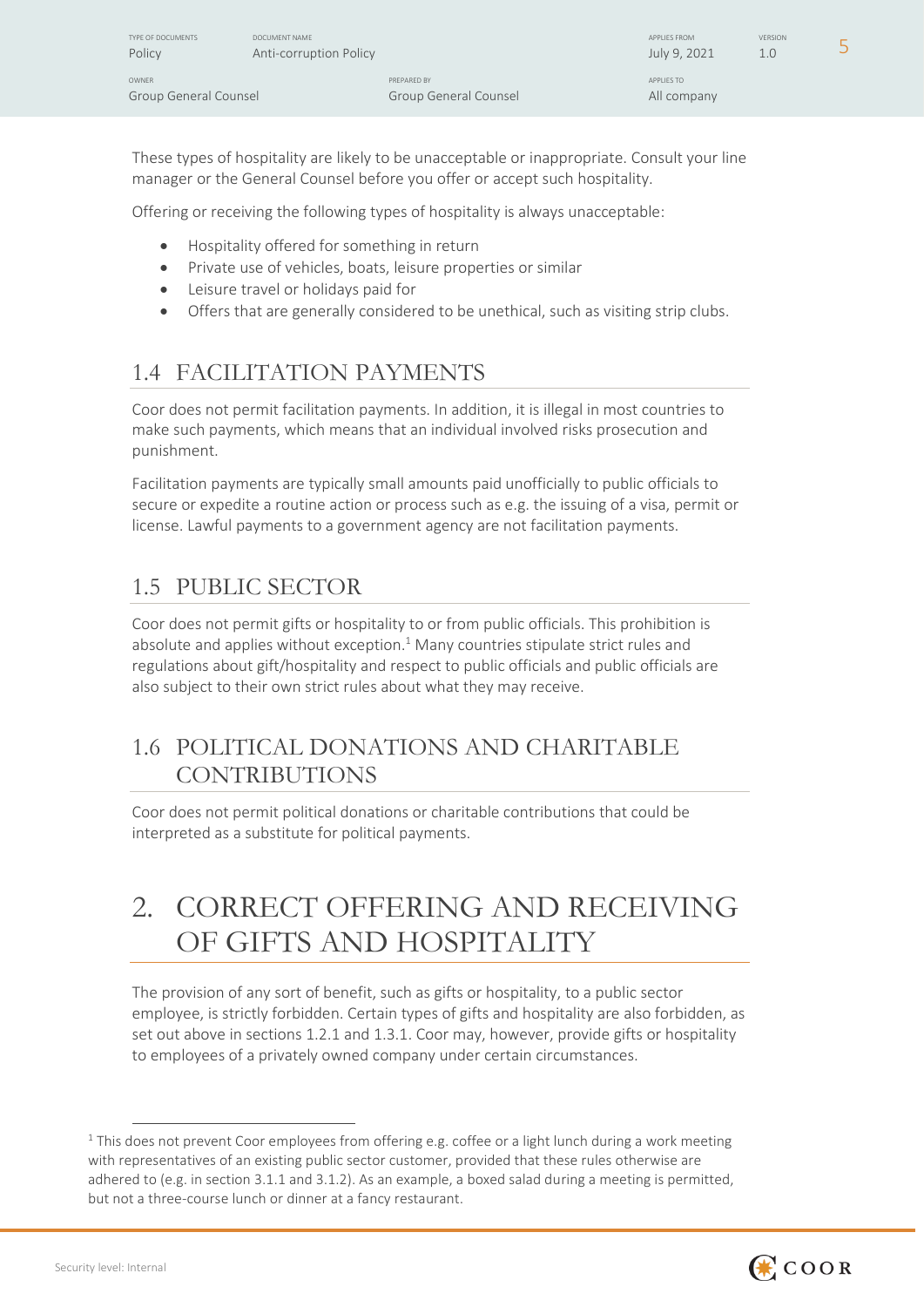| TYPE OF DOCUMENTS | DOCUMENT NAME          |             | APPLIES FROM | <b>VERSION</b> |  |
|-------------------|------------------------|-------------|--------------|----------------|--|
| Policy            | Anti-corruption Policy |             | July 9, 2021 |                |  |
| <b>OWNER</b>      |                        | PREPARED BY | APPLIES TO   |                |  |

Group General Counsel Group General Counsel All company

The basic requirements for permissible gifts or hospitality are transparency and moderation – and that it not otherwise could be considered to influence behavior.

#### 2.1.1 TRANSPARENCY

The requirement for transparency means that a benefit must either be directed at the recipient's employer or principal or comply with its established policy on benefits.

#### 2.1.2 MODERATION

Whether a benefit is moderate is determined primarily by the financial or personal value of the benefit to the recipient. If several benefits are offered to the same employee or contractor, those benefits must be assessed in context. When it comes to assessing whether a benefit is moderate, the following circumstances should be considered:

#### RECEPIENT

A benefit provided to a single individual or a limited group of people is more likely to be considered inappropriate, than something aimed for a larger group of people. Moreover, certain professional roles with specific public trust (e.g. banks, financial and insurance companies, journalists, auditors etc.) are considered particularly sensitive.

#### TYPE OF BENEFIT

The risk of a benefit being considered improper increases with the economic or personal value of the benefit, as well as to the number of benefits given to the same recipient. Even smaller benefits that are offered frequently could be prohibited, as well as benefits that can be used privately.

#### BUSINESS RELEVANCY

The benefit should be serious and clearly connected to your work. Events should have a clear and mainly business-related agenda.

#### TIMING

Are we (or are we soon to be) in ongoing procurement with the other party, you must be particularly restrictive.

#### CAUTION

If in doubt, raise the issue with your manager. If you thereafter still are not sure whether the activity is appropriate, refrain.

# <span id="page-5-0"></span>2.2 AMOUNT THRESHOLD

A gift or hospitality provided to a representative of a privately-owned company may not exceed a value corresponding to SEK 1,000 excluding VAT. However, the benefit must always comply with the requirements indicated above in Sections 3.1.1 to 3.1.2.

# <span id="page-5-1"></span>2.3 RECEIVING BENEFITS

The reverse of the statements contained in this Policy regarding Coor employees providing benefits shall apply to Coor employees receiving benefits.

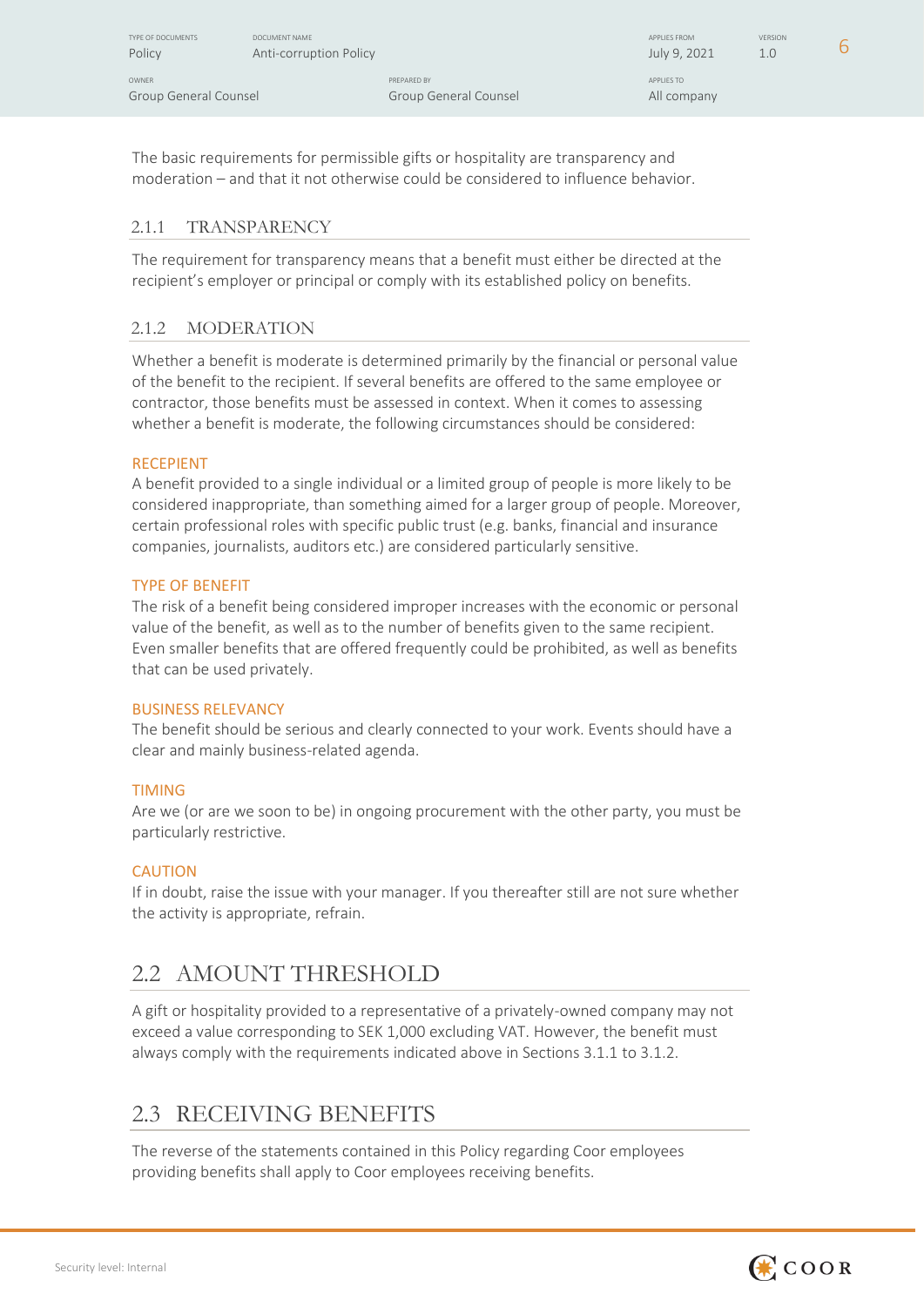| TYPE OF DOCUMENTS<br>Policy           | DOCUMENT NAME<br>Anti-corruption Policy |                                      | APPLIES FROM<br>July 9, 2021 | <b>VERSION</b><br>1.0 |  |
|---------------------------------------|-----------------------------------------|--------------------------------------|------------------------------|-----------------------|--|
| <b>OWNER</b><br>Group General Counsel |                                         | PREPARED BY<br>Group General Counsel | APPLIES TO<br>All company    |                       |  |

If a Coor employee makes the assessment that a benefit offered could be considered to be non-permitted, such individual should either immediately reject the benefit offered, or, before it is received, refer the assessment to Coor's General Counsel.

In the event of unforeseen or suddenly arising circumstances, where an immediate refusal of the benefit is out of the question as it would be damaging to the relationship between the companies, the benefit shall, as soon as circumstances allow, be reported to the recipient's line manager for information and evaluation.

# 2.4 REPORTING/REGISTRATION OF BENEFITS

All gifts and hospitality paid for by a Coor employee shall be duly registered in the relevant expense reporting system (as locally applicable, e.g. Aditro in Sweden). In your expense report, make sure to state:

- full name and employer of each participant (external guests as well as internal Coor personnel);
- description of the occasion/purpose and work connection (relevant project, contract etc.);
- any other relevant information.

Group Legal may follow up expense reports, e.g. in order to monitor frequency and aggregated amounts of benefits given to individual persons.

# <span id="page-6-0"></span>3. KNOWING OUR BUSINESS PARTNERS – ANTI-CORRUPTION AND ANTI MONEY LAUNDERING

Coor expects their customers, consultants and business partners to conduct their businesses in accordance with applicable law, the principles outlined in this Policy, and Coor's Code of Conduct.

It is important that our partners, including agents and other collaboration partners, are carefully selected and that the integrity of the partner is verified in order to mitigate the risk of corruption. If reviews of contemplated partners are insufficiently performed, criminal liability may arise, such as for negligent financing of bribery. Before concluding an agreement with an agent or other collaboration partner, written approval from Coor's General Counsel shall be obtained, and a written contract with the partner must be established. The compensation must be reasonable, and unusual payment procedures shall be avoided (e.g. payment of large sums in cash). This also means that all payments must be properly documented and accounted for, and the payment must be clearly linked to the goods and/or services provided by the partner.

To prevent money laundering and/or other illegal practices, it is important to be attentive to and challenge unusual behaviors by our customers, suppliers and other partners who wish to do business with us. Money laundering means exchanging money or assets that were obtained criminally (e.g. by fraud, drug trafficking, robbery, etc.) for money or other assets that are "clean". You should look out for "red flags" such as payment from a third party who has no obvious link to the transaction; customers or company representatives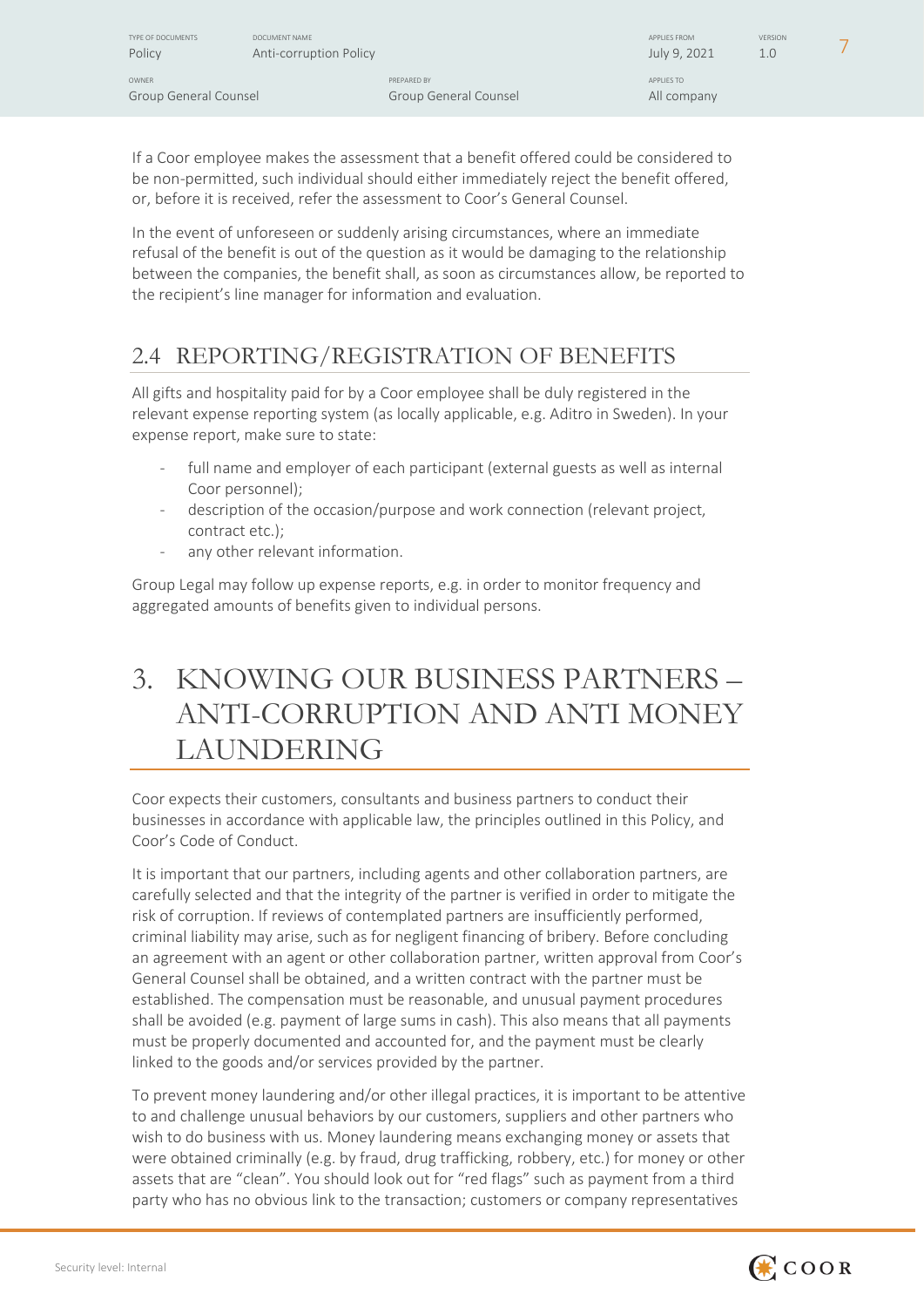TYPE OF DOCUMENTS CONFORT NAME ARRESTS ON A SERVER SERVER OF DESCRIPTION OF A SERVER SERVER OF DESIGNATION OF A SERVERSION

OWNER PREPARED BY APPLIES TO Group General Counsel Group General Counsel All company

Present Collection Collection Policy Anti-corruption Policy July 9, 2021 1.0 8

not able to present proof of their identity; or pressure from a business partner to accept the business before you have had the time to carry out the necessary background check.

# <span id="page-7-1"></span>4. CONFLICTS OF INTEREST

Conflicts of interest are situations in which an individual has competing interests, financial or otherwise, and serving one interest could involve working against the other interest. As a Coor representative, it is important that all employees avoid and withdraw from any situation where a relationship with another organization or person could influence your ability to make sound business decisions. Even the appearance that a Coor representative's ability to make sound business decisions is compromised could damage his/her and Coor's reputation. All Coor representatives must avoid conflicts between personal interests and Coor's business operations and disclose those kinds of situations. Any potential Conflict of Interest should be reported to Group Legal via CoorNet/Our Way of Working/Legal/Group Policies/Code of Conduct.

# <span id="page-7-0"></span>5. BREACHES & REPORTING

Each Coor employee is encouraged to raise concerns about actual and possible violations of this Policy to his/her line manager, the General Counsel [\(Eriks.Struempel@coor.com\)](mailto:Eriks.Struempel@coor.com) one of the company's Legal Counsels, or via the whistleblower portal at [https://report.whistleb.com/sv/coor.](https://report.whistleb.com/sv/coor) Reports may be made anonymously. All reports will be investigated.

Coor does not accept any discrimination or other negative consequences for people that have reported suspected breaches in good faith, and neither for refusing to pay or accept bribes or engage in corrupt practices, even if such refusal may result in Coor losing business. Breaches of this Policy may result in legal actions including termination of employment or dismissal.